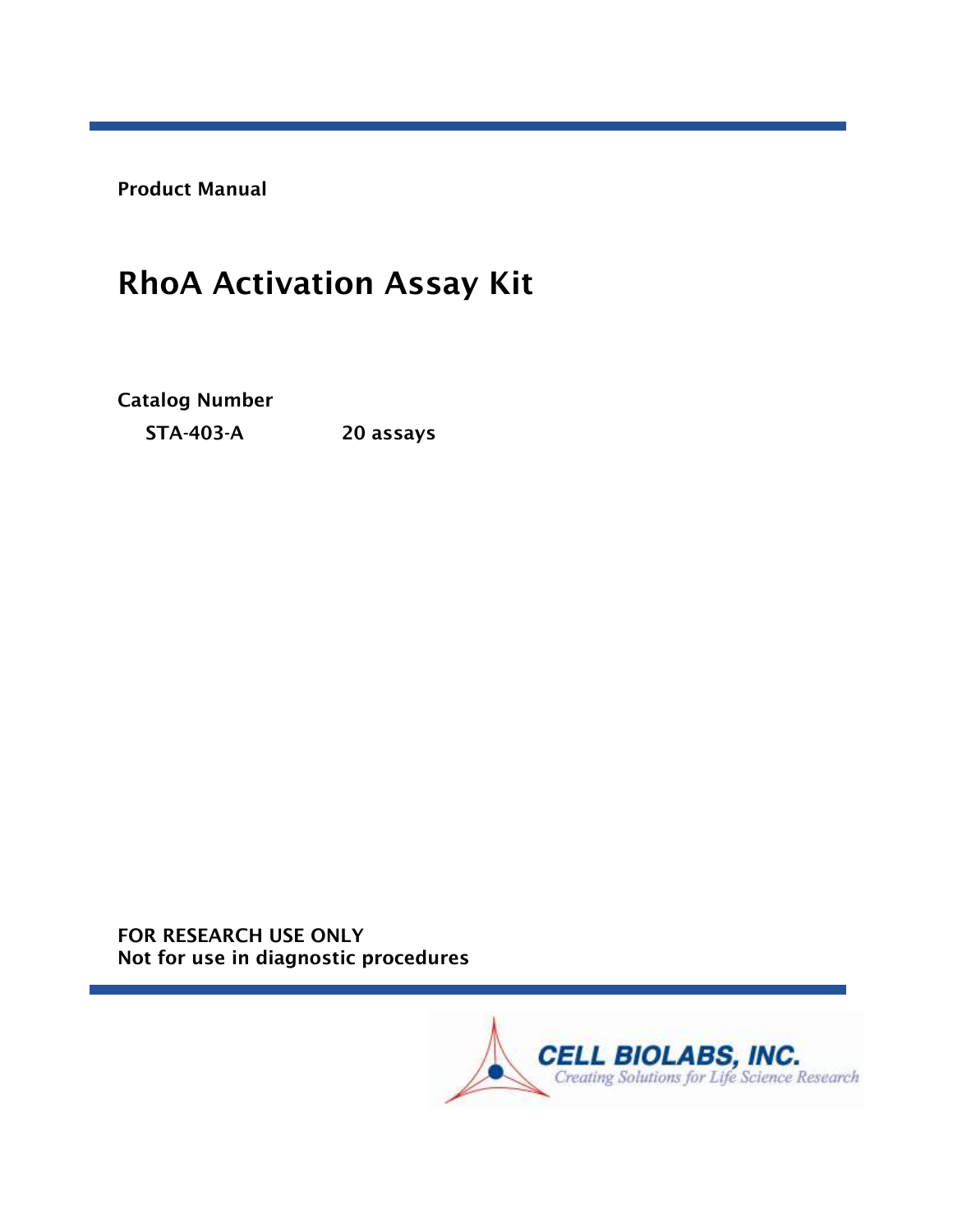# **Introduction**

Small GTP-binding proteins (or GTPases) are a family of proteins that serve as molecular regulators in signaling transduction pathways. RhoA, a 21 kDa protein, regulating a variety of biological response pathways that include cell growth, cell transformation and tumor invasion. Like other small GTPases, RhoA regulates molecular events by cycling between an inactive GDP-bound form and an active GTPbound form. In its active (GTP-bound) state, RhoA binds specifically to the Rho-binding domain (RBD) of Rhotekin to control downstream signaling cascades.

Cell Biolabs' RhoA Activation Assay Kit utilizes Rhotekin RBD Agarose beads to selectively isolate and pull-down the active form of Rho from purified samples or endogenous lysates. Subsequently, the precipitated GTP-Rho is detected by western blot analysis using an anti-RhoA specific monoclonal antibody (see Figure 3 and Assay Principle).

Cell Biolabs' RhoA Activation Assay Kit provides a simple and fast tool to monitor the activation of RhoA. The kit includes easily identifiable Rhotekin RBD Agarose beads (see Figure 1), pink in color, and a RhoA Immunoblot Positive Control for quick RhoA identification. Each kit provides sufficient quantities to perform 20 assays.



**Figure 1**:Rhotekin RBD Agarose beads, in color, are easy to visualize, minimizing potential loss during washes and aspirations.

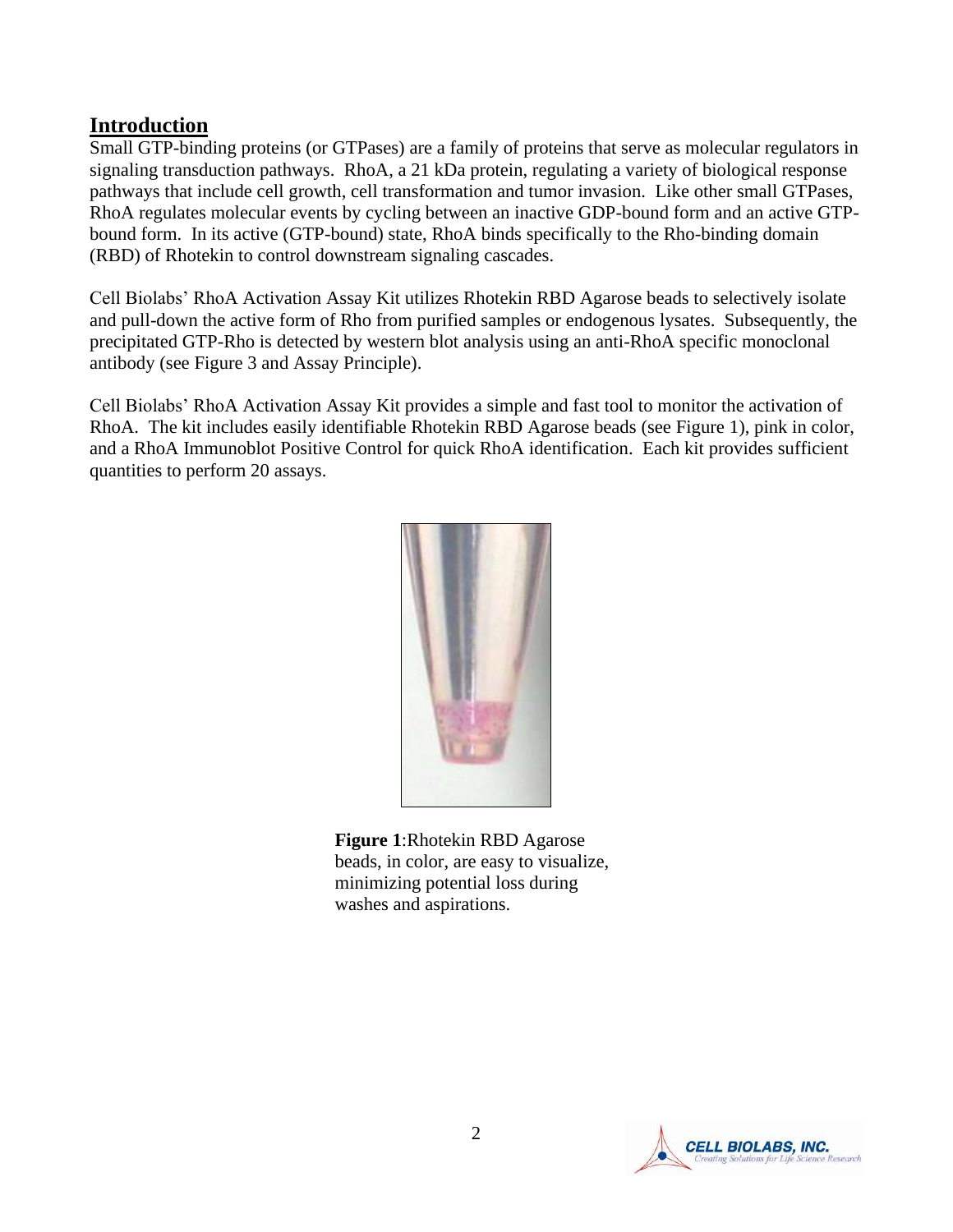# **Assay Principle**



## **Related Products**

- 1. STA-400: Pan-Ras Activation Assay Kit
- 2. STA-400-H: H-Ras Activation Assay Kit
- 3. STA-400-K: K-Ras Activation Assay Kit
- 4. STA-400-N: N-Ras Activation Assay Kit
- 5. STA-401-1: Rac1 Activation Assay
- 6. STA-401-2: Rac2 Activation Assay
- 7. STA-403-B: RhoB Activation Assay
- 8. STA-403-C: RhoC Activation Assay
- 9. STA-405: RhoA/Rac1/Cdc42 Activation Assay Combo Kit

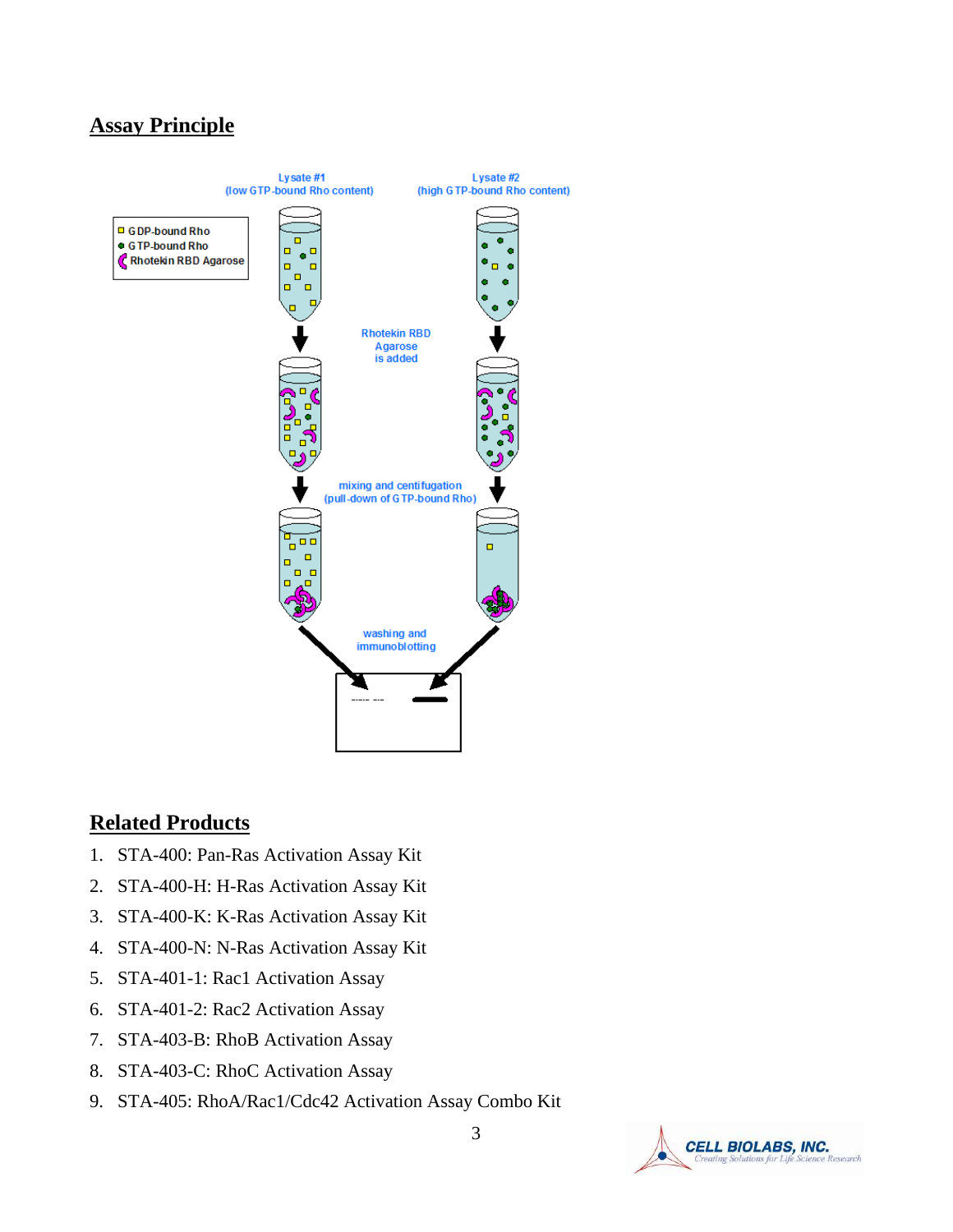#### 10. STA-410: Raf1 RBD Agarose Beads

## **Kit Components**

- 1. Rhotekin RBD Agarose (Part No. STA-412): One vial 800 μL of 50% slurry, 400 μg Rhotekin RBD in PBS containing 50% glycerol. *Note: Agarose bead appears pink in color for easy identification, washing, and aspiration.*
- 2.  $100X GTPyS$  (Part No. 240103): One vial 50 µL of 10 mM GTPyS dissolved in sterile water.
- 3.  $100X$  GDP (Part No. 240104): One vial 50  $\mu$ L of 100 mM GDP dissolved in sterile water.
- 4. 5X Assay/Lysis Buffer (Part No. 240102): One bottle 30 mL of 125 mM HEPES, pH 7.5, 750 mM NaCl, 5% NP-40, 50 mM MgCl2, 5 mM EDTA, 10% Glycerol.
- 5. Anti-RhoA, Mouse Monoclonal (Part No. 240302): One vial 40 µL in PBS, pH 7.4, 0.05% NaN3, 0.1% BSA. *Note: This monoclonal antibody specifically reacts with human, mouse, and rat RhoA.*
- 6. RhoA Immunoblot Positive Control (Part No. 240310): One vial 100 μL of partially purified, recombinant RhoA from *E. coli* (provided ready-to-use in 1X reducing SDS-PAGE Sample Buffer, pre-boiled).

# **Materials Not Supplied**

- 1. Stimulated and non-stimulated cell lysates
- 2. RhoA activators
- 3. Protease inhibitors
- 4. 0.5 M EDTA in water
- 5. 1 M  $MgCl<sub>2</sub>$
- 6. 30°C incubator or water bath
- 7. 4°C tube rocker or shaker
- 8. 2X reducing SDS-PAGE sample buffer
- 9. Electrophoresis and immunoblotting systems
- 10. Immunoblotting wash buffer such as TBST (10 mM Tris-HCl, pH 7.4, 0.15 M NaCl, 0.05% Tween-20)
- 11. Immunoblotting blocking buffer (TBST containing 5% Non-fat Dry Milk)
- 12. PVDF or nitrocellulose membrane
- 13. Secondary Antibody
- 14. ECL Detection Reagents

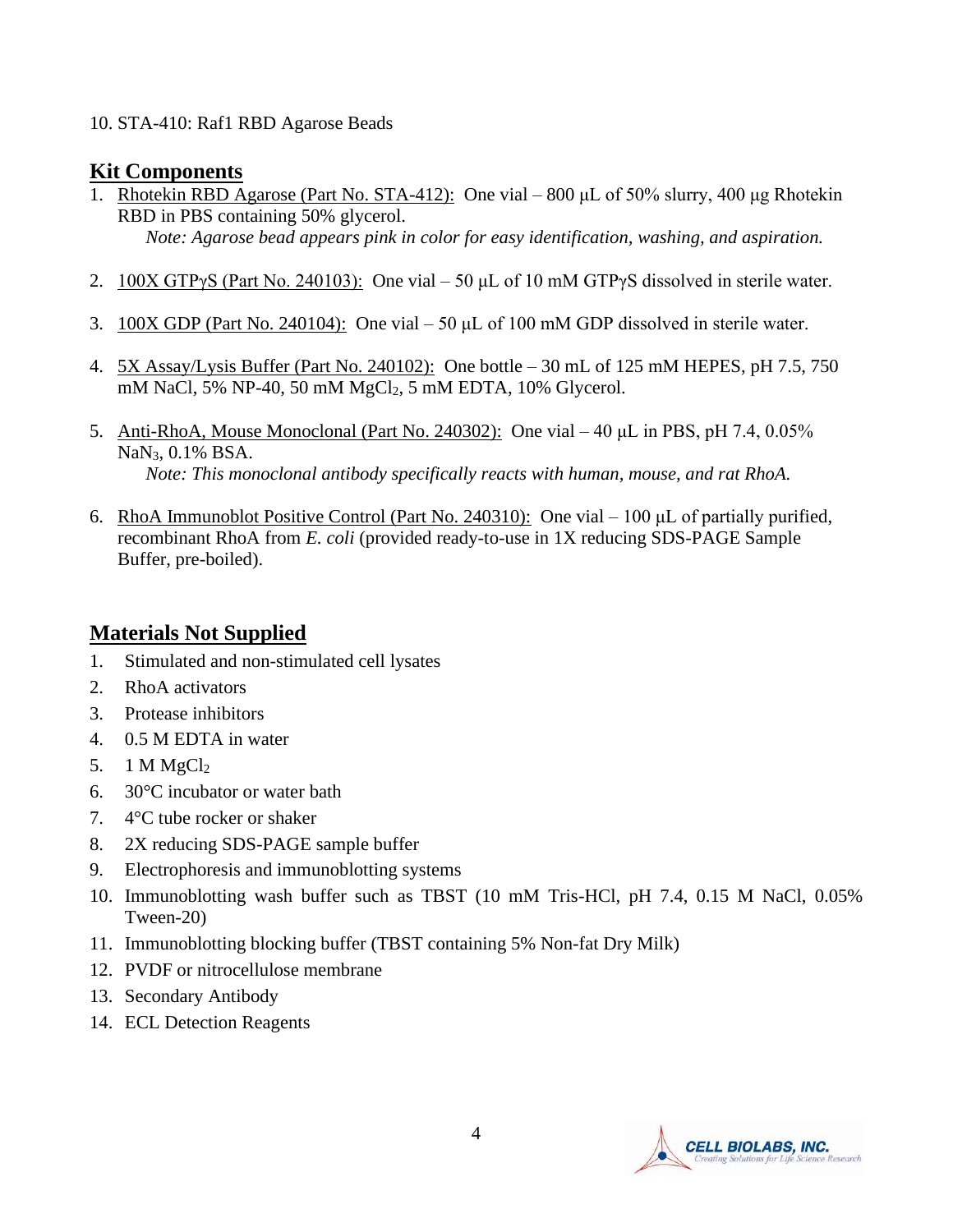# **Storage**

Store all kit components at -20ºC. The 5X Assay/Lysis Buffer may be stored at either -20ºC or 4ºC. Avoid multiple freeze/thaw cycles.

# **Preparation of Reagents**

• 1X Assay/Lysis Buffer: Mix the 5X Stock briefly and dilute to 1X in deionized water. Just prior to usage, add protease inhibitors such as 1 mM PMSF, 10 μg/mL leupeptin, and 10 μg/mL aprotinin.

# **Preparation of Samples**

*Note: It is advisable to use fresh cell lysates because GTP-RhoA is quickly hydrolyzed to GDP-RhoA; frozen lysates stored at -70°C may be used. Performing steps at 4°C or on ice may reduce hydrolysis. Avoid multiple freeze/thaw cycles of lysates.* 

### **I. Adherent Cells**

- 1. Culture cells to approximately 80-90% confluence. Stimulate cells with RhoA activator(s) as desired.
- 2. Aspirate the culture media and wash twice with ice-cold PBS.
- 3. Completely remove the final PBS wash and add ice-cold 1X Assay/Lysis Buffer to the cells (0.5 - 1 mL per 100 mm tissue culture plate).
- 4. Place the culture plates on ice for 10-20 minutes.
- 5. Detach the cells from the plates by scraping with a cell scraper.
- 6. Transfer the lysates to appropriate size tubes and place on ice.
- 7. If nuclear lysis occurs, the cell lysates may become very viscous and difficult to pipette. If this occurs, lysates can be passed through a 27½-gauge syringe needle 3-4 times to shear the genomic DNA.
- 8. Clear the lysates by centrifugation for 10 minutes  $(14,000 \times g)$  at 4<sup>o</sup>C).
- 9. Collect the supernatant and store samples on ice for immediate use, or snap freeze and store at 70°C for future use.
- 10. Proceed to GTPγS/GDP Loading for positive and negative controls, or Pull-Down Assay.

### **II. Suspension Cells**

- 1. Culture cells and stimulate with RhoA activator(s) as desired.
- 2. Perform a cell count, and then pellet the cells by centrifugation.
- 3. Aspirate the culture media and wash twice with ice-cold PBS.
- 4. Completely remove the final PBS wash and add ice-cold 1X Assay/Lysis Buffer to the cell pellet  $(0.5 - 1$  mL per 1 x  $10^7$  cells).
- 5. Lyse the cells by repeated pipetting.
- 6. Transfer the lysates to appropriate size tubes and place on ice.

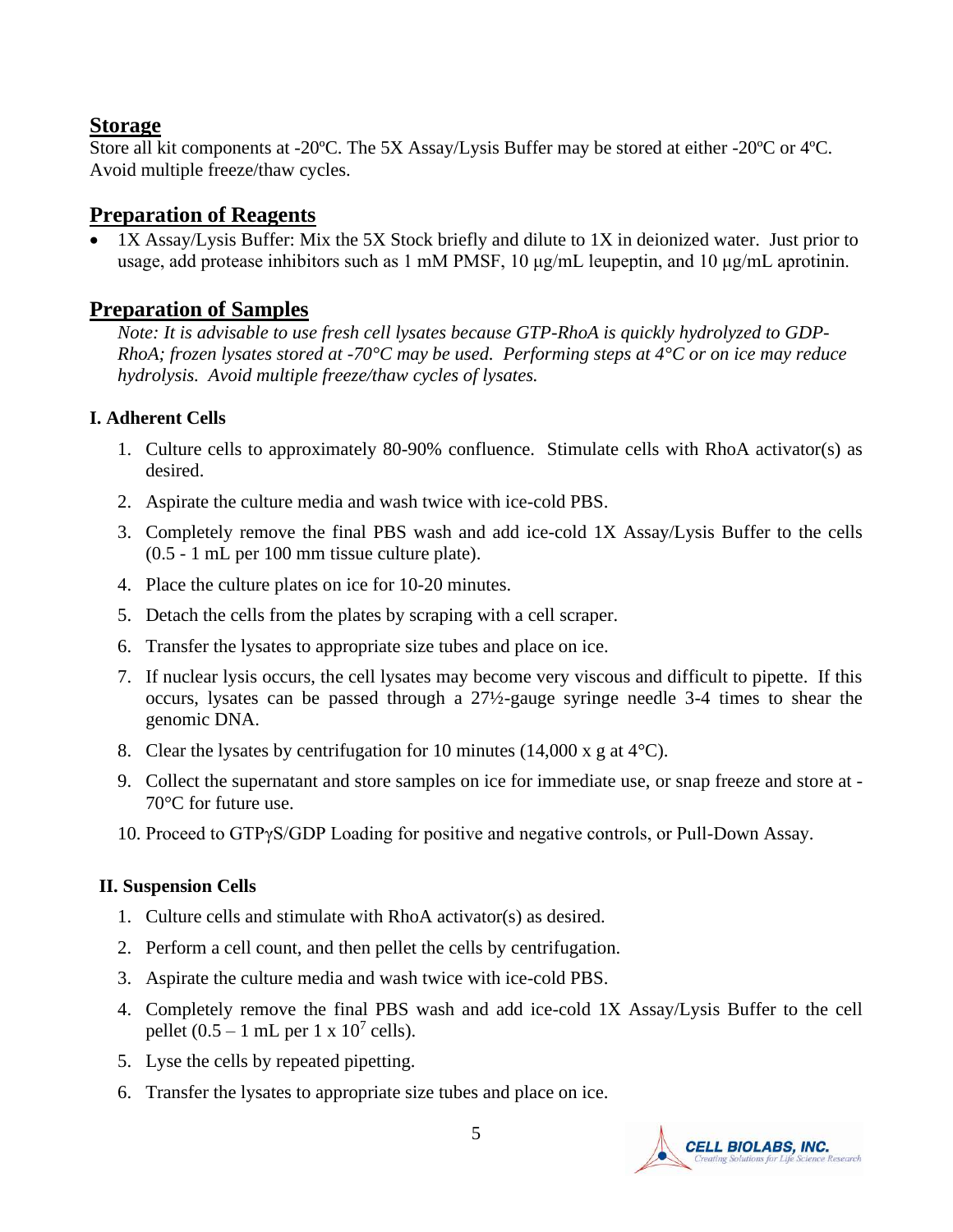- 7. If nuclear lysis occurs, the cell lysates may become very viscous and difficult to pipette. If this occurs, lysates can be passed through a 27½-gauge syringe needle 3-4 times to shear the genomic DNA.
- 8. Clear the lysates by centrifugation for 10 minutes (14,000 x g at  $4^{\circ}$ C).
- 9. Collect the supernatant and store samples on ice for immediate use, or snap freeze and store at 70°C for future use.
- 10. Proceed to GTPγS/GDP Loading for positive and negative controls, or Pull-Down Assay.

### **Assay Protocol**

*Important Note: Before running any Small GTPase pulldown assay, it is always a good practice to run a Western Blot directly on the cell lysate using the antibody provided in this kit. For example: load 5 µg, 10 µg and 20 µg of lysate onto an SDS-PAGE gel, transfer and blot. When proceeding with the pulldown assay, use 100-times the amount of lysate that gave you a clear band of your desired small GTPase in the direct Western blot. For example: if the 5 µg band was faint but the 10 µg band was clear and strong, use 100 x 10 µg = 1 mg of lysate in the assay. Using sufficient lysate in the pulldown assay is critical to success.*

#### **I. GTPγS/GDP Loading (Positive and Negative Controls)**

*Note: Samples that will not be GTPγS/GDP loaded may be kept on ice during the loading of controls.*

1. Aliquot 0.5 – 1 mL of each cell lysate to two microcentrifuge tubes.

*Note: Typical protein content/sample is > 0.5 mg.* 

- 2. Adjust the volume of each sample to 1 mL with 1X Assay Lysis Buffer.
- 3. Add 20 µL of 0.5 M EDTA to each sample.
- 4. Add 10 µL of 100X GTPγS to one tube (positive control) and 10 µL of 100X GDP to the other tube (negative control). Mix and label each tube appropriately.
- 5. Incubate the tubes for 30 minutes at 30°C with agitation.
- 6. Stop the loading by adding 65  $\mu$ L of 1 M MgCl<sub>2</sub> to each tube. Mix and place tubes on ice.
- 7. Continue with Pull-Down assay.

#### **II. RhoA Pull-Down Assay**

- 1. Aliquot 0.5 1 mL of cell lysate (treated with RhoA activators or untreated) to a microcentrifuge tube.
- 2. Adjust the volume of each sample to 1 mL with 1X Assay Lysis Buffer.
- 3. Thoroughly resuspend the Rhotekin RBD Agarose bead slurry by vortexing or titurating.
- 4. Quickly add 40 µL of resuspended bead slurry to each tube (including GTPγS/GDP controls).
- 5. Incubate the tubes at  $4^{\circ}$ C for 1 hour with gentle agitation.
- 6. Pellet the beads by centrifugation for 10 seconds at 14,000 x g.
- 7. Aspirate and discard the supernatant, making sure not to disturb/remove the bead pellet.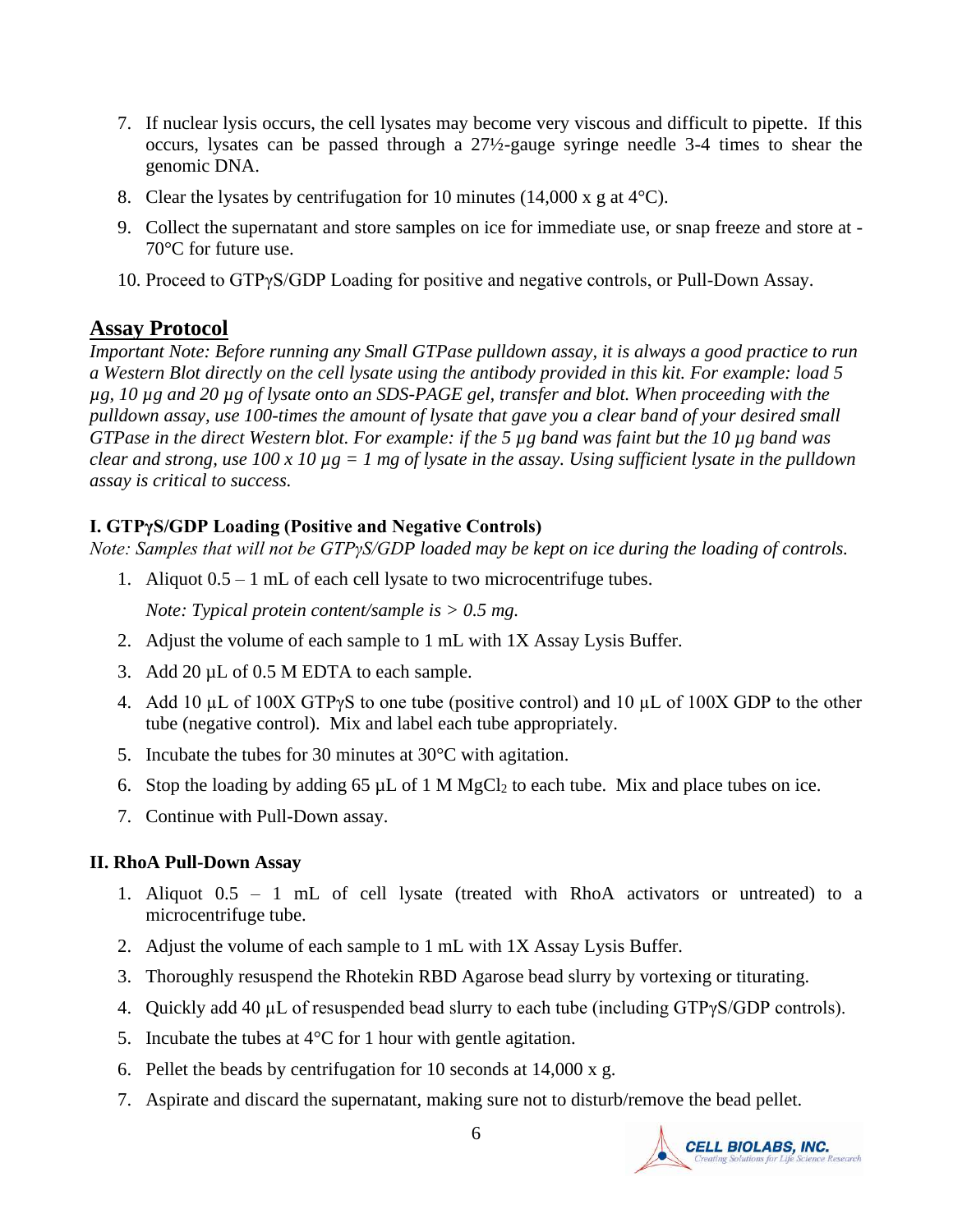- 8. Wash the bead 3 times with 0.5 mL of 1X Assay Buffer, centrifuging and aspirating each time.
- 9. After the last wash, pellet the beads and carefully remove all the supernatant.
- 10. Resuspend the bead pellet in 40 µL of 2X reducing SDS-PAGE sample buffer.
- 11. Boil each sample for 5 minutes.
- 12. Centrifuge each sample for 10 seconds at 14,000 x g.

#### **III. Electrophoresis and Transfer**

1. Load 20 µL/well of pull-down supernatant to a polyacrylamide gel. Also, it's recommended to include a pre-stained MW standard (as an indicator of a successful transfer in step 3).

*Note: If desired, 10 µL/well of RhoA Immunoblot Positive Control (provided ready-to-use, preboiled) can be added as an immunoblot positive control.* 

- 2. Perform SDS-PAGE as per the manufacturer's instructions.
- 3. Transfer the gel proteins to a PVDF or nitrocellulose membrane as per the manufacturer's instructions.

#### **IV. Immunoblotting and Detection (all steps are at room temperature, with agitation)**

1. Following the electroblotting step, immerse the PVDF membrane in 100% Methanol for 15 seconds, and then allow it to dry at room temperature for 5 minutes.

*Note: If Nitrocellulose is used instead of PVDF, this step should be skipped.*

2. Block the membrane with 5% non-fat dry milk in TBST for 1 hr at room temperature with constant agitation.

Incubate the membrane with Anti-RhoA Antibody, freshly diluted 1:200 to 1:1000 in 5% nonfat dry milk/TBST, for 1-2 hr at room temperature with constant agitation.

*Note: To conserve antibody, incubations should be performed in a plastic bag.*

- 3. Wash the blotted membrane three times with TBST, 5 minutes each time.
- 4. Incubate the membrane with a secondary antibody (e.g. Goat Anti-Mouse IgG, HRPconjugate), freshly diluted in 5% non-fat dry milk/TBST, for 1 hr at room temperature with constant agitation.
- 5. Wash the blotted membrane three times with TBST, 5 minutes each time.
- 6. Use the detection method of your choice. We recommend enhanced chemiluminescence reagents from Pierce.

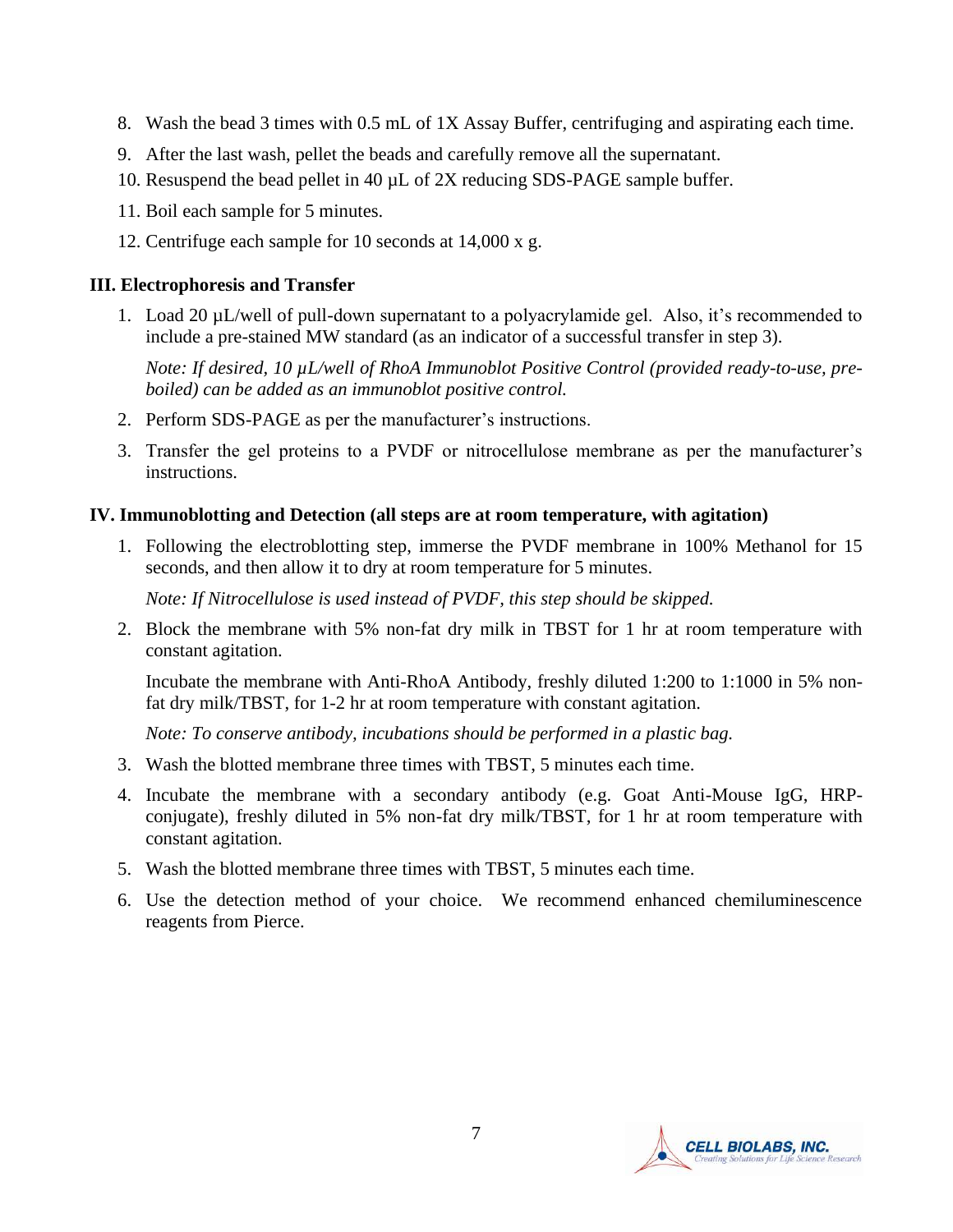#### **Example of Results**

The following figure demonstrates typical results seen with Cell Biolabs RhoA Activation Assay Kit. One should use the data below for reference only.



**Figure 2: RhoA Activation Assay.** *Left Image*: RhoA Immunoblot Positive Control. *Right Image*: Demonstrates Anti-RhoA monoclonal antibody specificity by dot blot.



**Figure 3: RhoA Activation Assay.** *Lane 1*: MW Standard. *Lane 2*: MDA-231 cell lysate loaded with GDP and incubated with Rhotekin RBD Agarose beads. *Lane 3*: MDA-231 cell lysate loaded with GTPγS and incubated with Rhotekin RBD Agarose beads.

# **References**

1. Ren X.D. and Schwartz M. A. (2000) *[Methods Enzymol.](javascript:AL_get(this,%20)* **325**, 264-72.

## **Recent Product Citations**

1. Pan, W. et al. (2021). The Regulatory Subunit PPP2R2A of PP2A Enhances Th1 and Th17 Differentiation through Activation of the GEF-H1/RhoA/ROCK Signaling Pathway. *J Immunol*. doi: 10.4049/jimmunol.2001266.

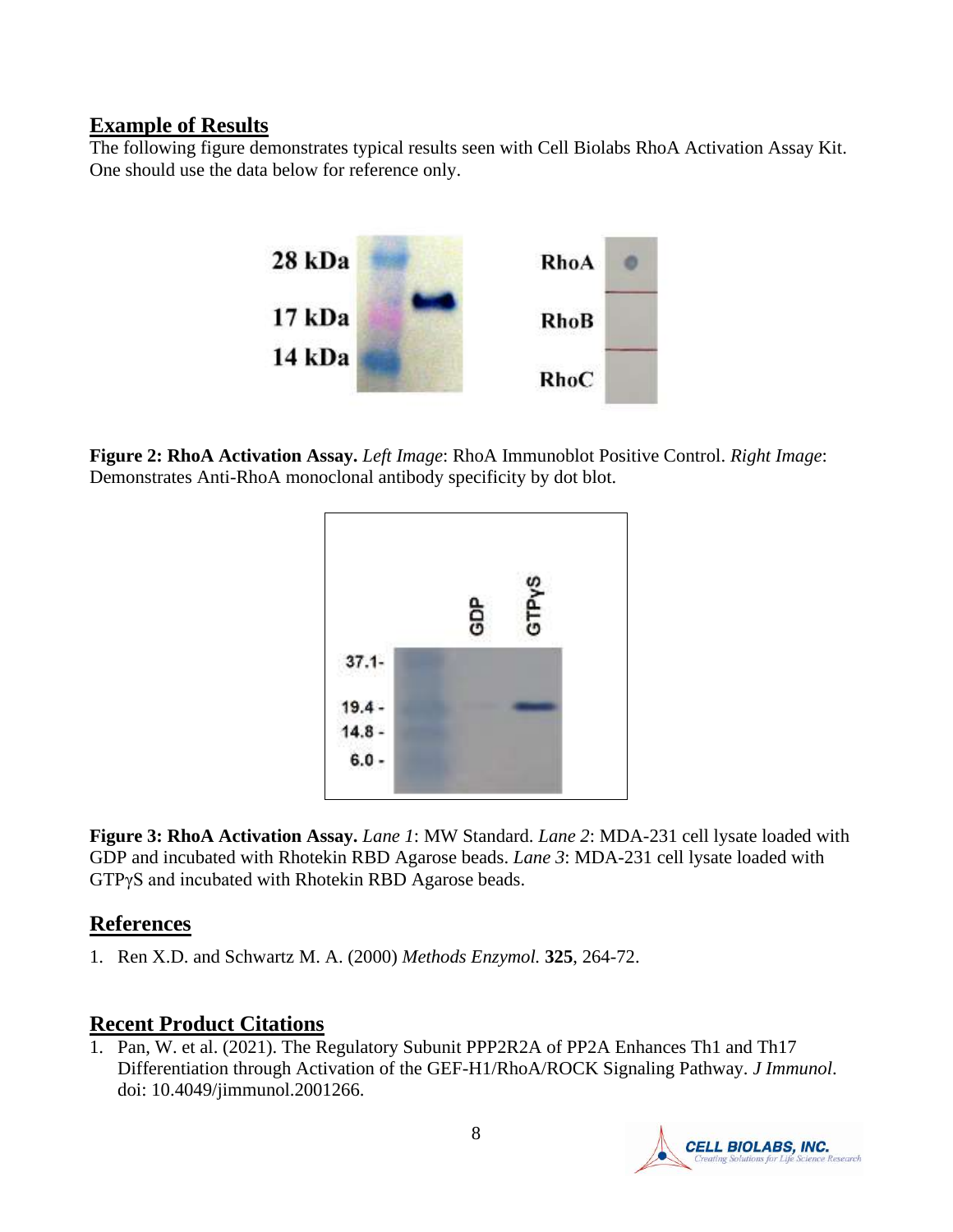- 2. Mossa, A.H. et al. (2021). Deleterious impact of nerve growth factor precursor (proNGF) on bladder urothelial and smooth muscle cells. *Cell Signal*. doi: 10.1016/j.cellsig.2021.109936.
- 3. Kim, J.H. et al. (2021). Gamma subunit of complement component 8 is a neuroinflammation inhibitor. *Brain*. doi: 10.1093/brain/awaa425.
- 4. Xu, J. et al. (2021). Acute glucose influx-induced mitochondrial hyperpolarization inactivates myosin phosphatase as a novel mechanism of vascular smooth muscle contraction. *Cell Death Dis*. **12**(2):176. doi: 10.1038/s41419-021-03462-9.
- 5. Wang, F. et al. (2020). Topical administration of rapamycin promotes retinal ganglion cell survival and reduces intraocular pressure in a rat glaucoma model. *Eur J Pharmacol*. doi: 10.1016/j.ejphar.2020.173369.
- 6. Isaksen, T.J. et al. (2020). Repulsive Guidance Molecule A Suppresses Adult Neurogenesis. *Stem Cell Reports*. pii: S2213-6711(20)30093-X. doi: 10.1016/j.stemcr.2020.03.003.
- 7. Buonpane, C. et al. (2020). ROCK1 Inhibitor Stabilizes E-cadherin and Improves Barrier Function in Experimental Necrotizing Enterocolitis. *Am J Physiol Gastrointest Liver Physiol*. doi: 10.1152/ajpgi.00195.2019.
- 8. Phung, B. et al. (2019). The X-Linked DDX3X RNA Helicase Dictates Translation Reprogramming and Metastasis in Melanoma. *Cell Rep*. **27**(12):3573-3586.e7. doi: 10.1016/j.celrep.2019.05.069.
- 9. Yoon, S. et al. (2019). EPHB6 mutation induces cell adhesion-mediated paclitaxel resistance via EPHA2 and CDH11 expression. *Exp Mol Med*. **51**(6):61. doi: 10.1038/s12276-019-0261-z.
- 10. Gao, S. et al. (2019). Histidine-rich glycoprotein ameliorates endothelial barrier dysfunction through regulation of NF-κB and MAPK signal pathway. *Br J Pharmacol*. doi: 10.1111/bph.14711.
- 11. Kang, M. et al. (2019). Roles of CD133 in microvesicle formation and oncoprotein trafficking in colon cancer. *FASEB J*. **33**(3):4248-4260. doi: 10.1096/fj.201802018R.
- 12. Soliman, M. et al. (2018). Rotavirus-Induced Early Activation of the RhoA/ROCK/MLC Signaling Pathway Mediates the Disruption of Tight Junctions in Polarized MDCK Cells. *Sci Rep*. **8**(1):13931. doi: 10.1038/s41598-018-32352-y.
- 13. Sorrentino, S. et al. (2018). Hindlimb Ischemia Impairs Endothelial Recovery and Increases Neointimal Proliferation in the Carotid Artery. *Sci Rep*. **8**(1):761. doi: 10.1038/s41598-017-19136- 6.
- 14. Huang, X. et al. (2018). RhoA-stimulated intra-capillary morphology switch facilitates the arrest of individual circulating tumor cells. *Int J Cancer*. **142**(10):2094-2105. doi: 10.1002/ijc.31238.
- 15. Ye, Y. et al. (2016). Down-regulation of 14-3-3 Zeta Inhibits TGF-β1-Induced Actomyosin Contraction in Human Trabecular Meshwork Cells Through RhoA Signaling Pathway. *Invest Ophthalmol Vis Sci*. **57**(2):719-30. doi: 10.1167/iovs.15-17438.
- 16. Ma, J. H. et al. (2016). The role of IRE-XBP1 pathway in regulation of retinal pigment epithelium tight junctionsXBP1 regulates the RPE tight junctions. *Invest Ophthalmol Vis Sci.* **57**:5244-5252.
- 17. Kim, J. M. et al. (2016). Distinctive and selective route of PI3K/PKCα-PKCδ/RhoA-Rac1 signaling in osteoclastic cell migration. *Mol Cell Endocrinol*. doi:10.1016/j.mce.2016.08.042.
- 18. Cui, J. et al. (2016). Epigenetic silencing of TPM2 contributes to colorectal cancer progression upon RhoA activation. *Tumor Biol*. doi:10.1007/s13277-016-5103-1.
- 19. Ye, Y. et al. (2016). Down-regulation of 14-3-3 Zeta inhibits TGF-β1–induced actomyosin contraction in human trabecular meshwork cells through rhoa signaling pathway14-3-3 zeta regulates actomyosin contraction in TM cells. *Invest Ophthalmol Vis Sci.* **57**:719-730.
- 20. Gayle, S. et al. (2015). piggyBac insertional mutagenesis screen identifies a role for nuclear RhoA in human ES cell differentiation. *Stem cell Reports.* doi:10.1016/j.stemcr.2015.03.001.